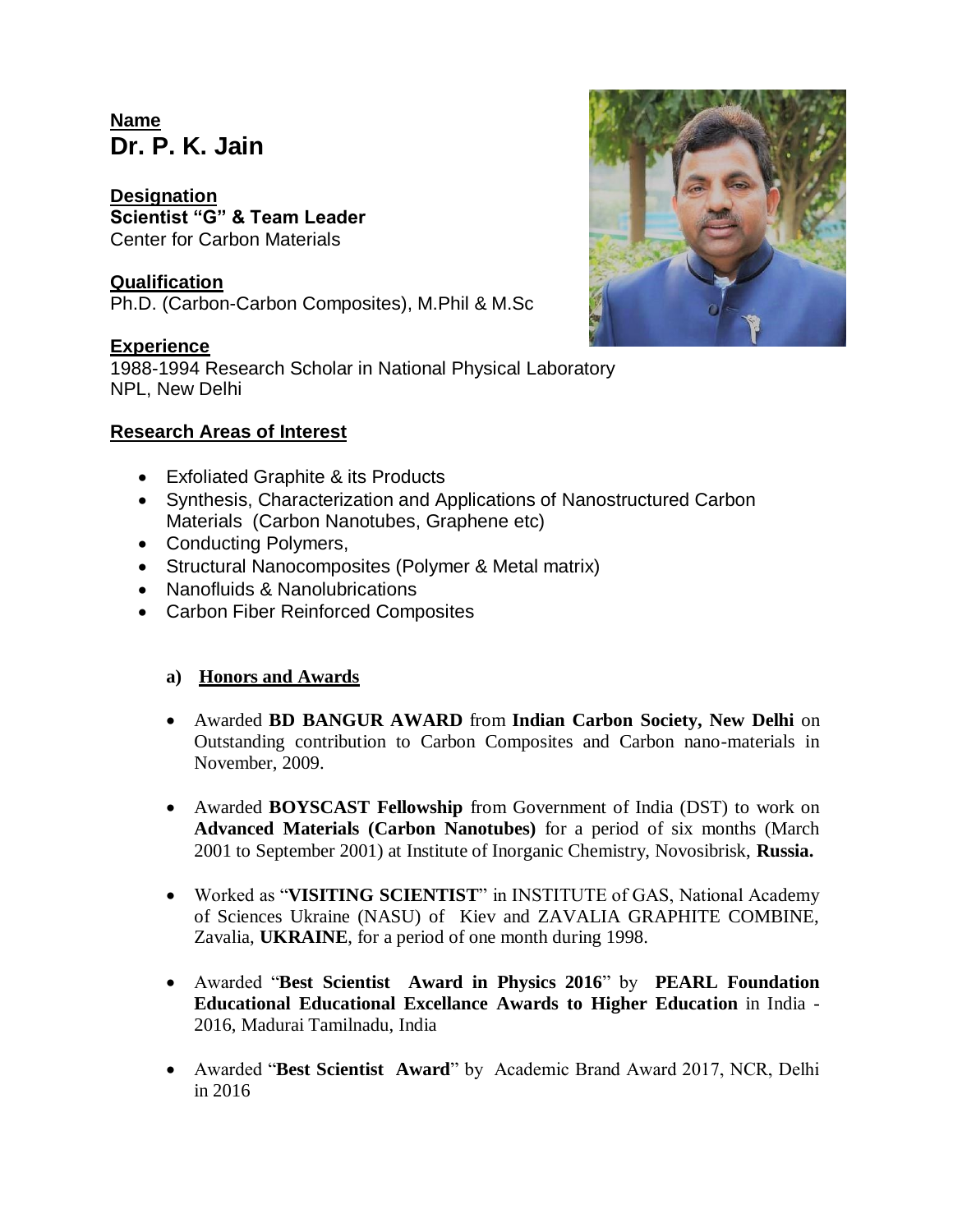- Got the "**CERTIFICATE OF MERIT**" for the presentation of the paper in International Conference **POLYMER-91** organised by NCL, in PUNE.
- **CERTIFICATE OF MERIT** from **AGRA UNIVERSITY** in M.Sc.
- Elected as Council Member of Indian Carbon Society Since 1999 and **Joint Secretary** since Feb. 2007.
- Member of Beurau of Indian Standard (BIS) Committee for Nano-materials of India

## **a. Membership with Professional and Scientific Bodies**

- o Indian Carbon Society (Joint Secretary)
- o Aeronautical Society of India
- o Materials Research Society of India (MRSI)
- o Indian Society of Materials Processing & Engineering (**ISAMPE)**
- o **Executive Member** of Nano & Molecular Society of India
- o **Executive Council Member** of Indian Institute of Metals (IIM), Hyderabad Chapter
- b. Any Other Relevant Information
	- **Convener** for Joint Indo-Belarus Workshop and forum.
	- Guest Editor of Journal of Nanoscience and Nanotechnology
	- Member of Board of Studies in Various Universities and Engineering Colleges.
	- Reviewer for many Peer Review Journals and Ph. D. Thesis for many Universities (IIT, Roorki , IIT Kanpur, NIT, Warangal, JNTU, Hyderabad, Andhara University, Guwahati University, Manipal University, VIT, Geetam University, Karunaya University, etc)
	- Registered Ph.D. Supervisor and Examiner for many Universities
	- Organized various lectures and conferences, workshops and members of various committees.
- **Transferred the Technology of Exfoliated Graphite and its Value Added Products to M/s Falcon Industries, Hyderabad for commercial production**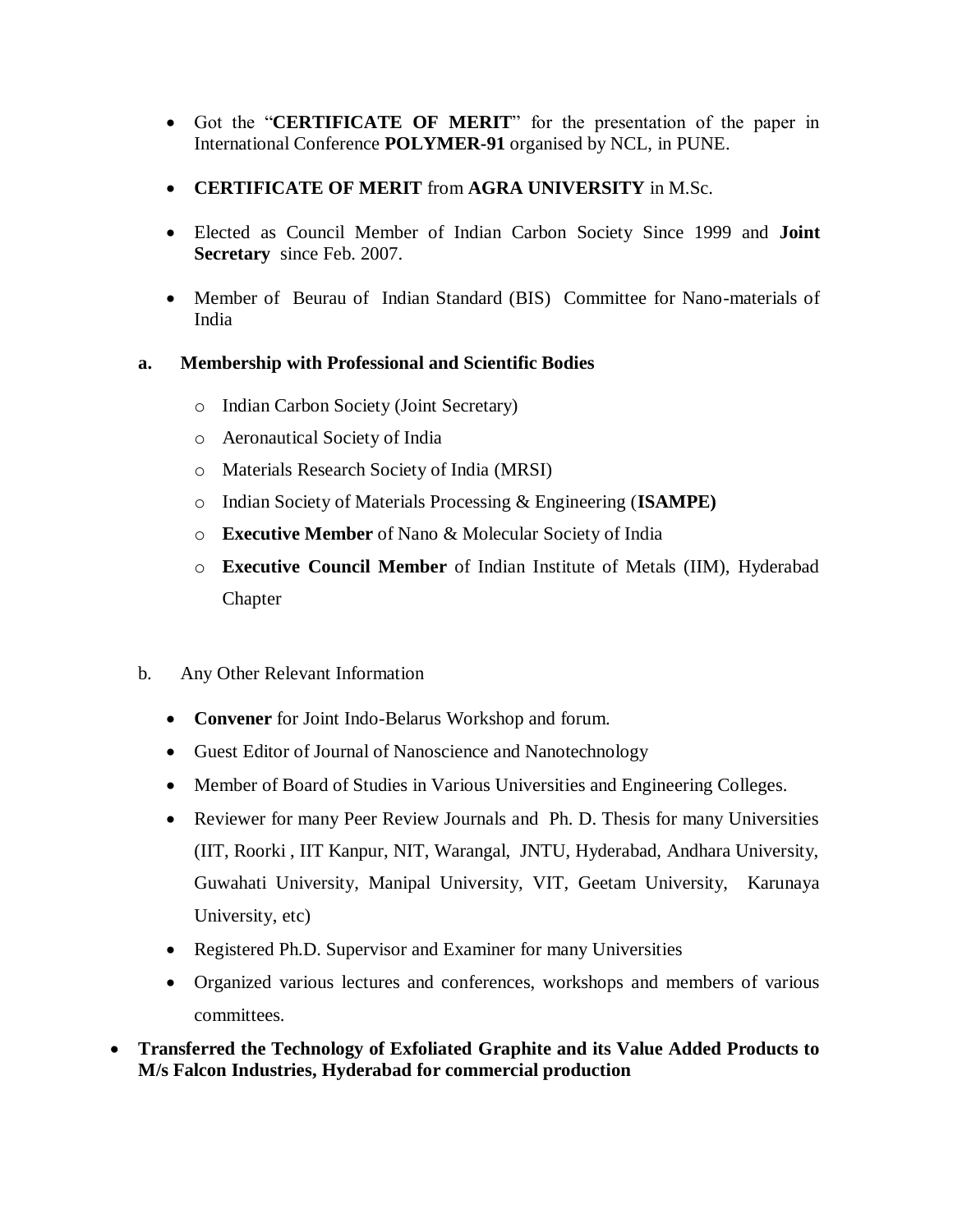- Developed GASKET for Ministry of Railways for Wheel pouring process (Wheel & Axle Plant, Bangalore)**.**
- Developed pure GRAPHITE **SEALS** for Turbine Engine applications
- Developed REINFORCED GRAPHITE **CYLINDER GASKET SHEET** for Automobile applications
- Developed GRAPHITE **WAVE SHAPER** for Defence application TBRL, Chandigarh.
- Developed EXFOLIATED GRAPHITE BASED **BIPLOAR PLATES** for Fuel Cell Applications.
- Studied the oil adsorption capability of Exfoliated graphite powder with different grades of oils (Indian Patent Granted)
- **Transferred the technology of Evaporation Boat used in Metallurgy applications to M/s SUPERVAC OILS, New Delhi**
- **Consultancy project for Tamilnadu Minerals (TAMIN) a PSU under Tamilnadu State Government for Beneficiation of Graphite Ore along with Ukraine Experts**
- Working in the area of Synthesis of Carbon nanomaterials especially Carbon Nanotubes and Graphene and their various applications.
- Developed Vertically Aligned Carbon Nanotubes based Cold Cathode for Field Emission application for MTRDC, DRDO
- Developed unidirectional and bi-directional Carbon-Carbon Composites from Various grades of Carbon fibers and fabric for aerospace Brake Pad applications and also developed the **economical** carbon-carbon composites made from Oxidised PAN(PANOX) fibers with in-situ carbonization process.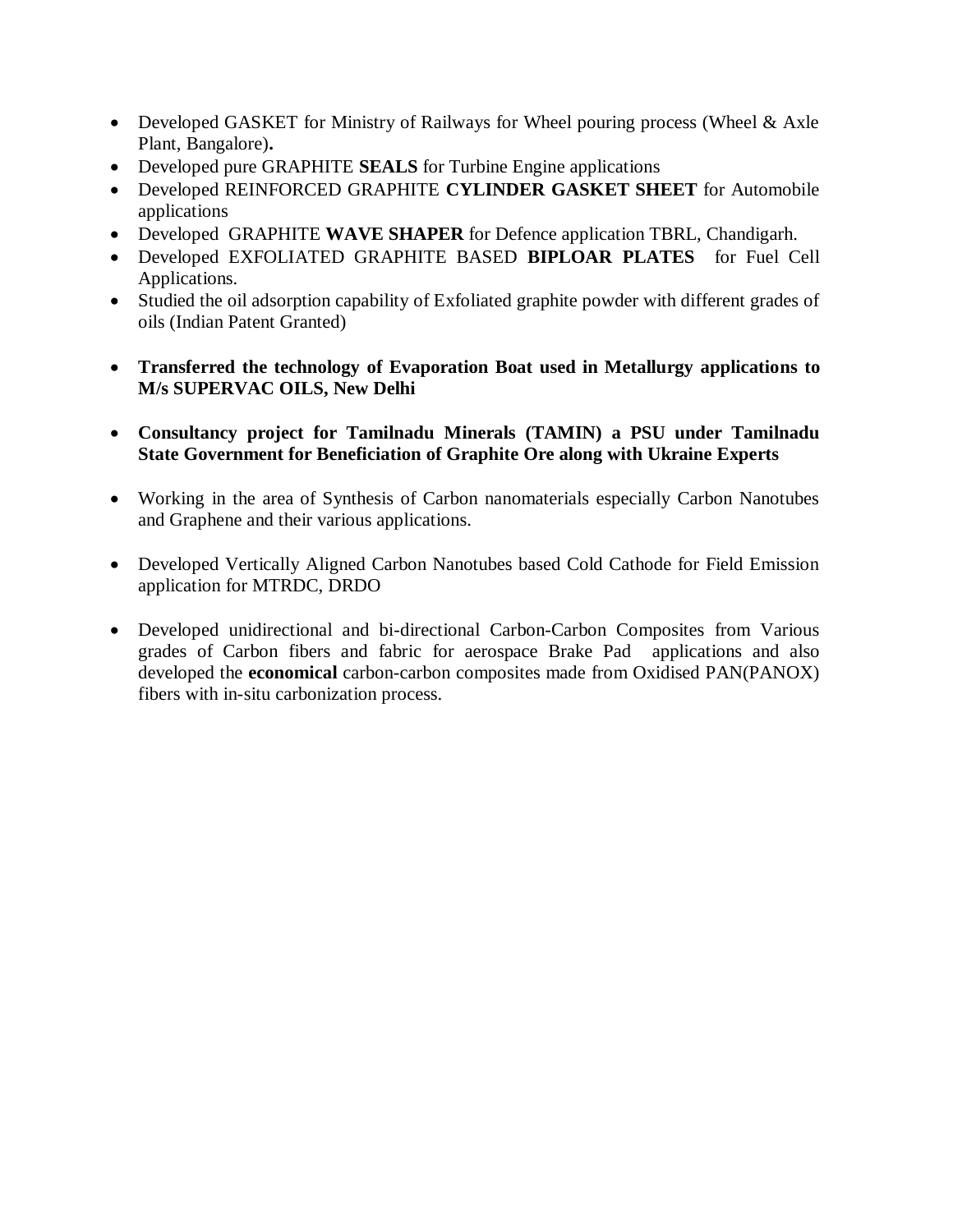#### **List of Papers or Chapter in Books**

**1. Nano-electron Emitters for Vacuum Electron Devices**

B. Santosh Sumar, M. Ravi, KS Bhat, Lalit Kumar, J.S. Rawat, J.C. Chowdhary, Balaji Padya and **P.K. Jain**

**Nanotech Insight (Special Issue), Vol. 4 pp 94-97 (2014)**

**2. Carbon Nanotubes –Graphite nanosheets / Polyaniline Conducting Polymer**

**P.K. Jain,** Balaji Padya, G.Venkat Ramana & G. Pdamanbahm

**Nanotech Insight, 3 (1), 21-22 (2012)**

**3. Oil Spill Management using Exfoliated Graphite,**

**P.K. Jain** & G. Sundararajan,

**Quarterly Journal of Department of Science & Technology (DST) , India TARANG, 2007 Vol. 8 pp 85-91**

**4. Effect of Carbon fiber type on the mechanical Performance of Carbon-carbon composites**

**PK. Jain,** O.P. Bahl & LM Manocha

*SAMPE (Society of Advanced Materials & Processing Engineering) Quarterly Vol. 23 No 3 pp 43-47 (1992)*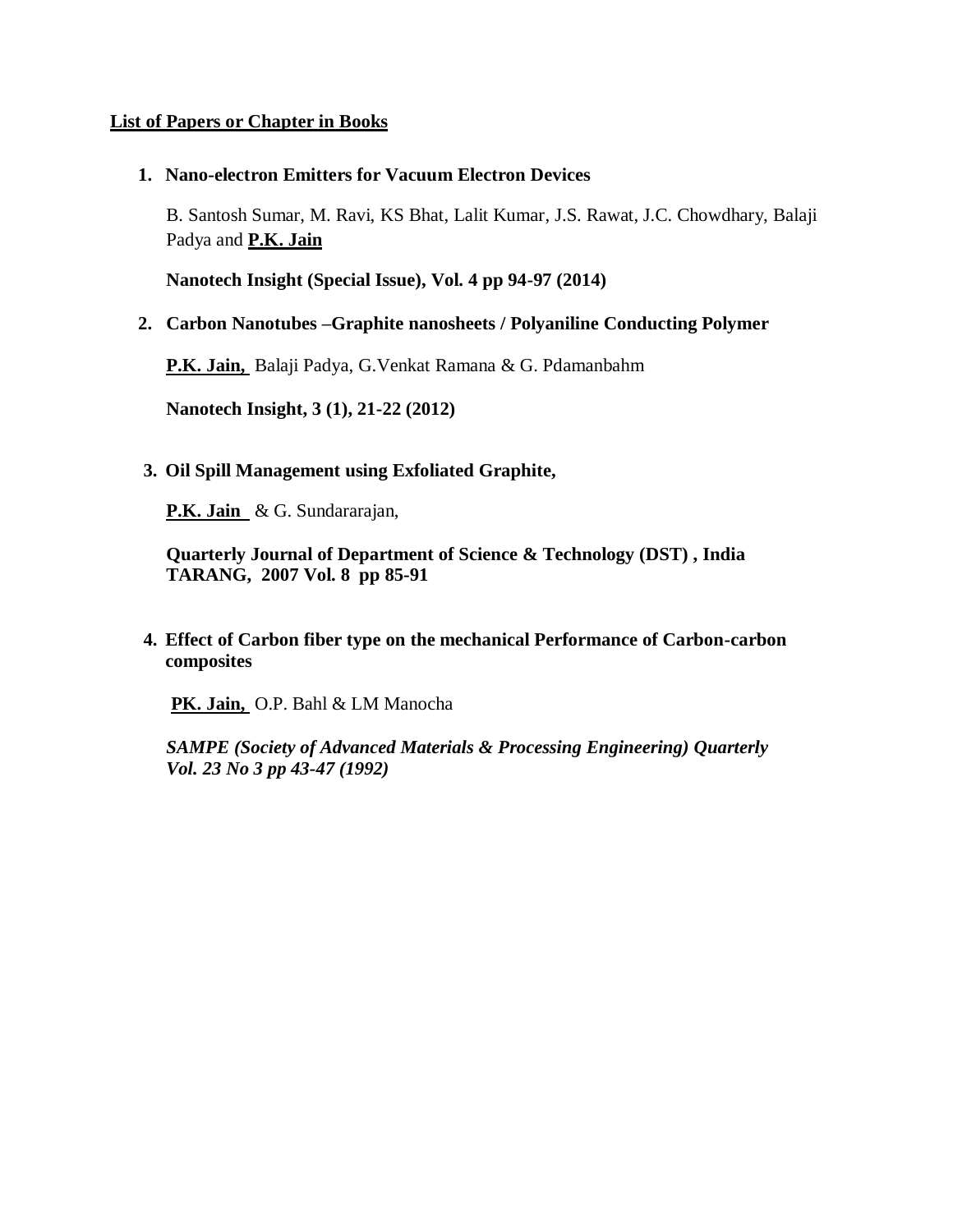# *a)* **List of total publications in descending chronological order**

- **1.** Solid waste-derived carbon as anode for high performance lithium-ion batteries Ravi Kali, Balaji Padya, T.N. Rao, **P.K. Jain** *Diamond & Related Materials* **98 (2019) 107517**
- **2. A facile co-solvent strategy for preparation of graphene nanoplatelet powder: An industrially viable innovative approach** Balaji Padya, N. Narasaiah, **P.K. Jain**, T.N. Rao *Ceramics International* **45 (2019) 13409–13413**
- **3. Ultra-thin 2D Carbon Material as Engine Oil Additive for Studying Anti-Friction and Anti-Wear Behaviour** N.Ravi Kiran, Balaji Padya, A. Krishnaiah and **P.K. Jain** *International Journal of Modern Engineering and Research Technolog***y Volume 5 | Special Issue | June 2018 pp 19-30**
- **4. Ni nanoparticles prepared by simple chemical method for synthesis of Ni/NiO multilayered graphene by CVD** Mokhtar Ali , Nagarjuna Remalli, Venkataramana Gedela, Balaji Padya**, PK Jain**, Ahmed Al-Fatesh, Usman Ali Rana, Vadali V.S.S. Srikanth *Solid State Sciences 64 (2017) pp 34 -40*
- **5. Palladium Decorated Silicon Carbide Nanocauliflowers for Hydrogen Gas Sensing Application**

*Amit Sanger, P.K Jain, YK Mishra, & Ramesh Chandra Sensors and Actuators B: Chemical, 242, pp 694-699 (2017)*

- **6. Silicon Carbide Nanocauliflowers for symmetric suparcapacitor Devices** Amit Sanger, Ashwini Kumar, Arvind Kumar, **P.K. Jain,** YK Mishra and Ramesh Chandra *Industrial & Engineering Chemistry Research, 55, pp. 9452 – 9458 (2016)*
- *7. Fabrication & Excellent Dielectric Performance of Exfoliated Graphite Sheets Girish M Joshi, Kalim Deshmukh and P.K Jain, Journal of Nano and Electronic Physics, Vol. 8 No.1, 01022 (3pp) (2016)*
- **5. Preparation and characterization of graphene nanoplatelets integrated polyaniline based conducting nanocomposites** M.R.Tokala, Balaji Padya, **P.K. Jain**, Ch. Shilpa Chakra. *Superlattices and microstructures 82, 287-292, 2015.*
- *6.* **Electrochemically active polyaniline (PANI) coated carbon nanopipes and PANI nanofibers containing composites** Ramana G.V., Kumar P.S., Srikanth V.V.S.S., Padya B**, Jain P.K.**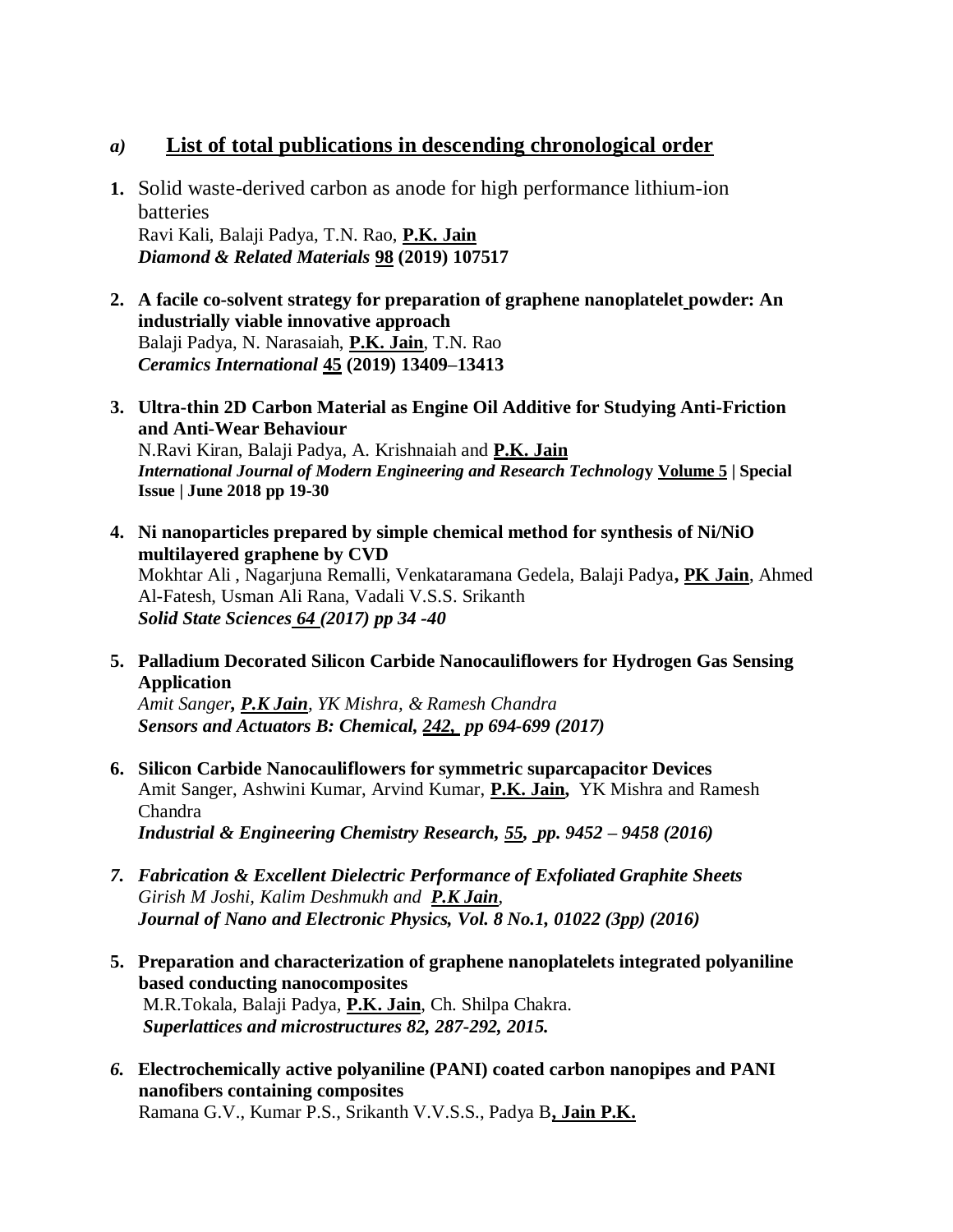*Journal of Nanoscience and Nanotechnology 15(2), 1338-1343 (2015).*

- *7.* **Rapid mixing chemical oxidative polymerization: An easy route to prepare PANI coated small diameter CNT/PANI nanofibers composite thin film** Ramana G.V, Balaji Padya, Srikanth V.V.S.S and **P.K. Jain**. *Bulletin of Material Science 37(3),585-588 (2014).*
- **8. Carbon nanotube-polyaniline nanotube core-shell structures for electrochemical applications** G. Venkata Ramana, V.V.S.S Srikanth, Balaji Padya**, P.K. Jain.**  *European polymer journal,* **57, 137-142, (2014).**
- *9.* **Production of Irregular Shape Graphene Flakes from Exfoliated Graphite** Shyam K Choudhary, Ravi K Srivastava and **P.K. Jain** *Graphene, Vol., 2, pp 1-3 (2014***)**

#### **10. Nano electron emitter for vacuum devices**

K.Santosh Kumar, M.Ravi, K.S. Bhat, L Kumar, J.S. Rawat, P.K. Chowdhary, **P.K. Jain** and Balaji Padya *Nanotech insights- special issue on nanomaterials and nanocomposites, Vol.5 (3-4), p 94-97, 2014*.

**11. Nitrogen incorporated highly aligned carbon nanotube arrays thin film grown from single feed stock for field emission** Balaji Padya, Dipankar Kalita, **P K Jain,** G. Padmanbham, M. Ravi and KS Bhat *Journal of Nanoelectronics and Optoelectronics, Vol. 8, 1-5, 2013*

- **12. Influence of nitrogen doping concentration morphology and microstructure of Nitrogen doped super-aligned carbon nanotube forest** Subrahmanyam A.V.B, Balaji Padya, and **Jain P.K.** *Journal of Advanced Microscopy 8 (4), 300-304 (2013).*
- **13. Characterisation of Intermediates in the synthesis of Reduced Graphene Oxides through Sequential De-Oxygenation**

A.K. Mishra, C. Srinath, **P.K. Jain,** Balaji Padya, M. Chopakar *Nano-trends: A Journal of Nanotechnology and Its Applications, 14 (2), 1-9, 2013* 

- **14***.* **Flame synthesis of carbon nano onions using liquefied petroleum gas without catalyst** Vivek Dhand, J. Sarada Prasad, M. Venkateswara Rao, S. Bharadwaj, Y. Anjaneyulu & **PK Jain** *Materials Science and Engineering C 33 (2013) 758–762*
- **15***.* **Self Organized growth of bamboo like carbon nanotubes arrays for filed emission properties**

Balaji Padya, Dipankar Kalita, **P K Jain,** G. Padmanbham, M. Ravi and KS Bhat  *Applied Nanoscience (2012) 2:253-259*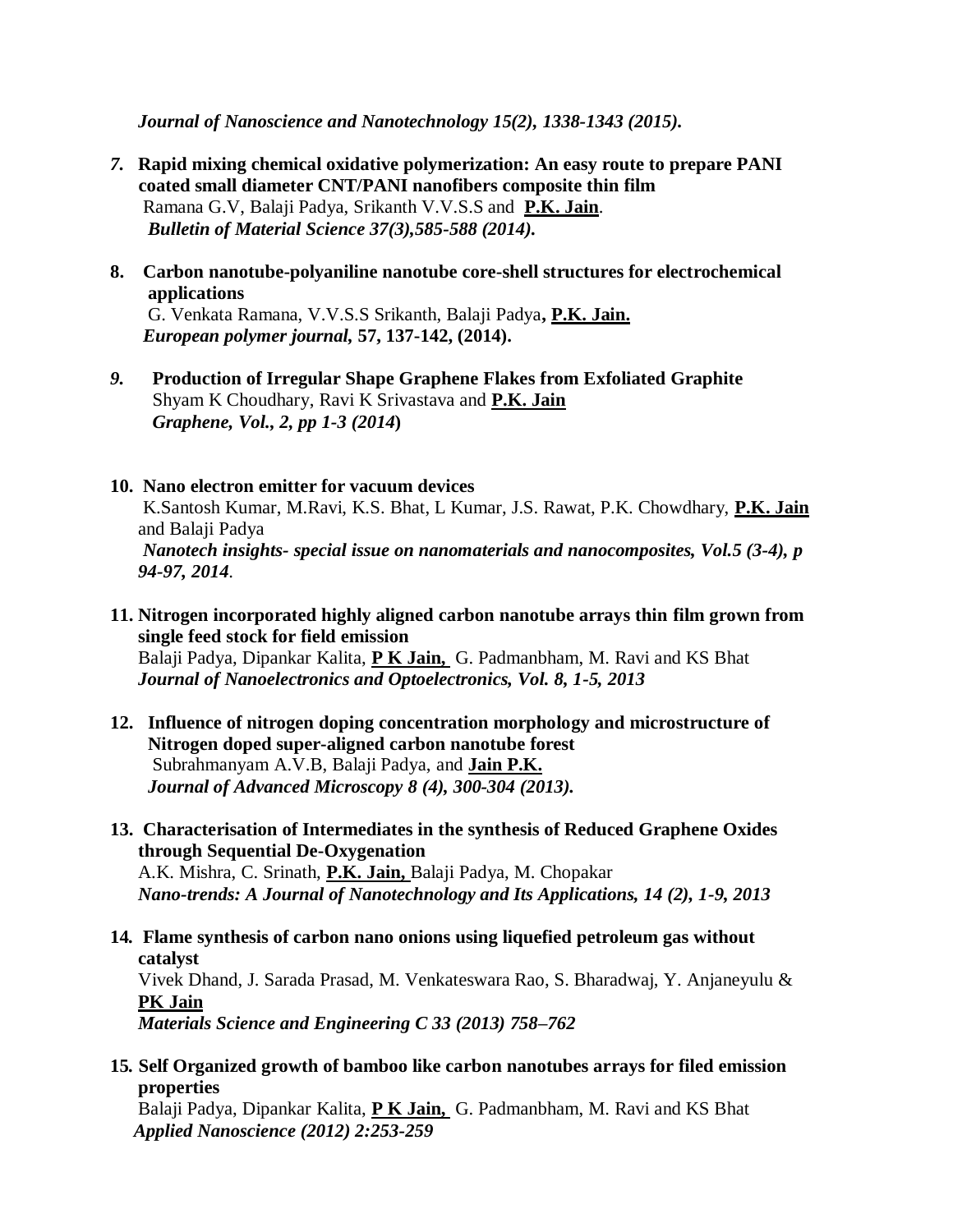- *16. Carbon Nanotubes –Graphite nanosheets / Polyaniline Conducting Polymer* **P.K. Jain,** Balaji Padya, G.Venkat Ramana & G. Pdamanbahm *Nanotech Insight, 3 (1), 21-22 (2012)*
- *17.* **Wear behaviour of tungsten carbide particles reinforced copper alloy composites**  B.M. Girish\*, Basawaraj and B.M. Satish & **P.K. Jain** *Int. J. Microstructure and Materials Properties, Vol. 7, No. 6, 2012*
- **18. Tungsten carbide reinforced copper composites for thermal management applications**

BM Girish, Basawaraj, BM Satish and **PK Jain** *J Materials: Design and Applications 226(4) 316–321 (2012)*

**19. Electrically conductive small-diameter carbon nanotubes/polyaniline nanofibers composite thin film"**

G. Venkata Ramana, Balaji Padya, Vadali V. S. S. Srikanth, **P. K. Jain**  *Bulletin of Materials Science journal 2013.*

**20. Electrically Conductive Carbon Nanopipe – Graphite nanosheet / Polyaniline Composites**

G. Venkat Ramana, Balaji Padya, Vadali VSS Srikanth, **P.K. Jain\***, G. Padmanabham & G. Sundararajan,

*Carbon, 49, pp 5239 -5245 (2011)* 

**21. Pool Boiling Characterstics of Multiwall Carbon Nanotube (CNT) based Nanofluids Over a Flat Plate Heater**

K. Kathravan, Ravi Kumar, Akhilesh Gupta, Ramesh Chandra & **P.K. Jain** *International Journal of Heat & Mass Transfer, 54, pp 1289–1296 (2011)*

**22. An investigation into the effects of graphite particles on the damping behavior of ZA-27 alloy composite materials,** B.M. Girish, K.R. Prakash, B.M. Satish , **P.K. Jain** , Phani Prabhakar,

*Materials and Design 32 (2011) 1050–1056*

- **23. Thermal & Mechanical Properties of Multi-scale Carbon Nanotubes and Carbon Fibers Reinforcement in Epoxy Hybrid Nanocomposites P.K.Jain,** Balaji Padya, P.S.Rao, KMK Chowdary, B.Aswanikumar, G. Anusha  *Journal of Nanostructured Polymers and Nanocomposites 7/3, pp 81 -86 (2011)*
- **24. Production of hydrogen and carbon nanofibers through the decomposition of methane over activated carbon supported Pd catalysts,**  J. Sarada Prasad, Vivek Dhand, V. Himabindu, Y. Anjaneyulu, **P K Jain,** Balaji Padya , *International Journal of Hydrogen Energy 35, 10977-10983 (2010)*
- **25***.* **Synthesis of Vertically aligned CNTs Arrays by Injection method in CVD**  Balaji Padya, K.V.P. Prabhakar & **P.K. Jain,**  *Journal of Nanoscience and Nanotechnology, Vol. 10, pp 4960- 4966 (2010)*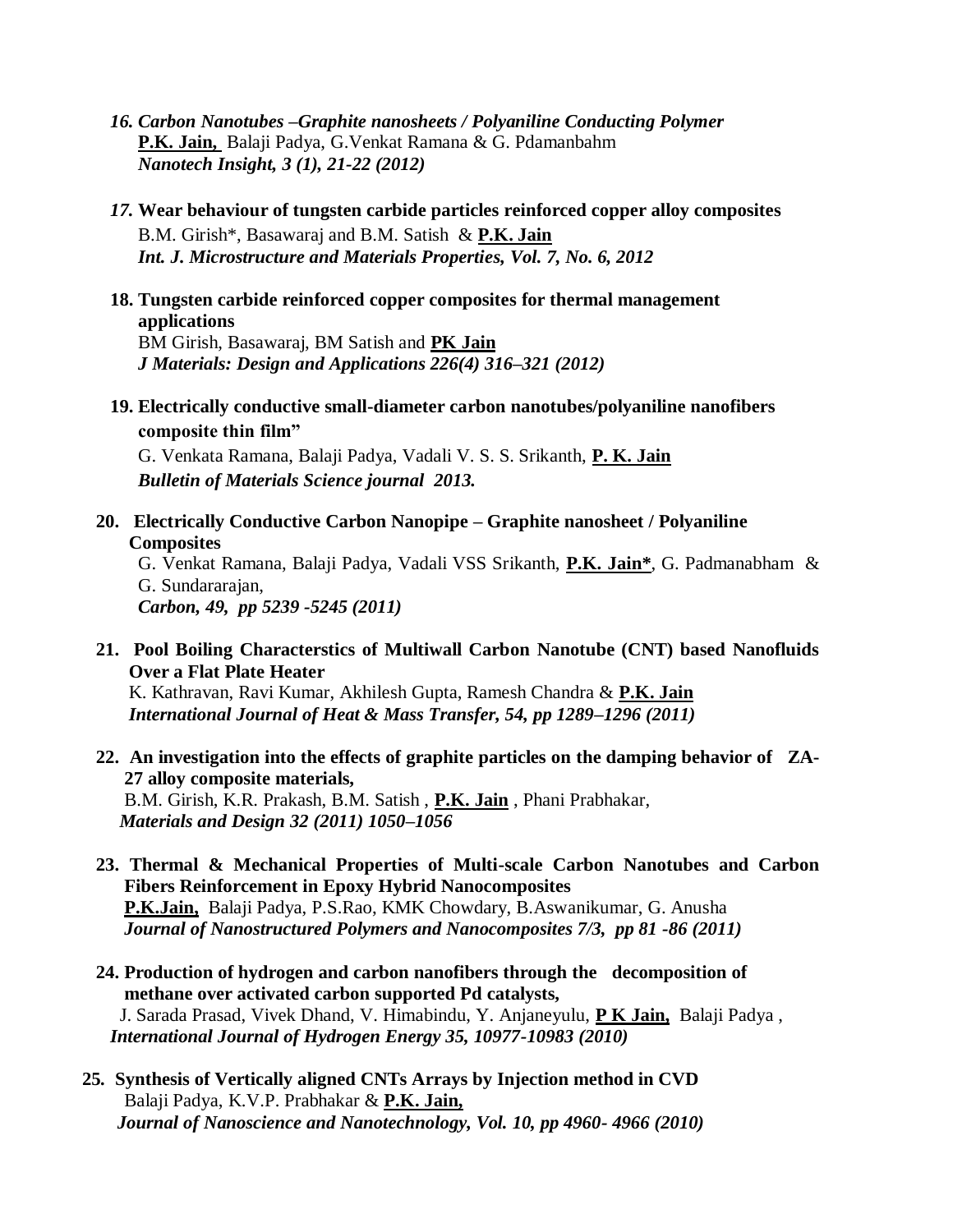- **26. Purification of MWCNT synthesized by arc discharge set up**  Y. Malathi, Balaji Padya, K.V.P. Prabhakar & **P.K. Jain** *Carbon Letter, Vol. 11, No. 3, pp 184-191 (2010)*
- **27. Mechanical Properties of MWCNT reinforced Polymer Nano-composites,**  G. Venkatramana, Balaji Padya, N. Kumar K.V.P. Prabhakar & **P.K. Jain,**  *Indian Journal of Engineering and Materials Sciences, Vol. 17, pp 331- 37 (2010).*
- **28. Wear Behavior of Graphite Particles Reinforcement in ZA-27 Alloy Composites for Tribological Applications,**

K.R. Prakash, B.M. Girish, B.M. Satish and **P.K. Jain** *Journal of Mechanical Engineering, Vol. 1, No2 (2010)*

**29. Pool Boiling Characteristics of Carbon Nanotubes based Nanofluid over a Horizental Heater** 

R. Kathiraman , R. Kumar A. Gupta, R.Chandra and **P.K. Jain** J*ournal of Thermal Sciences and Engineering Applications (J. Thermal Science Engg. .Applications (ASME) Vol 1 pp 2200-07 (2009)*

- **30. Estimation of Cavitation Pressure to Disperse Carbon Nanotube in Aluminum Metal Matrix Nanocomposites,**  Suneel D, Nageswara Rao D, Satyanaryana Ch & **P.K. Jain,**  *Asian International Journal of Science & Technology in Production and Manufacturing Engineering (AIJSTPME***)** *Vol 1 (1) pp-53-62 (2008)*
- *31.* **Oil Spill Management using Exfoliated Graphite, P.K. Jain** & G. Sundararajan, *Quarterly Journal of DST , India TARANG, 2007 Vol. 8 pp 85-91*
- **32. Development of Carbon Nanotubes and polymer composites therefrom PK Jain,** G. Sundararajan, Y.R. Mahajan, A.V. Okotrub, N.F. Yudanov and AI Romanenko *Carbon Science Vol. 3. No. 3 September, 2002, pp- 1-11*
- **33. Carbon-Carbon Composites made with Oxidised PAN (PANEX) Fibers** T.L. Dhami, O.P. Bahl and **PK. Jain** *Carbon Vol. 33 No 11, pp 1517- 1524 (1995)*
- **34. Charaterisation of Carbon-Carbon Brake pads** T.L. Dhami, O.P. Bahl and **PK. Jain** *Metal and Materials Processing Vol 5. No. 3 pp 169-176 (1993)*
- **35. Effect of Carbon fiber type on the mechanical Performance of Carbon-carbon composites PK. Jain,** O.P. Bahl & L.M. Manocha *SAMPE Quarterly Vol. 23 No 3 pp 43-47 (1992)*
- **36***.* **Surface modification Effect on the Thermal & Mechanical Properties of multiwalled Carbon Nanotubes /Epoxy Nanocomposites**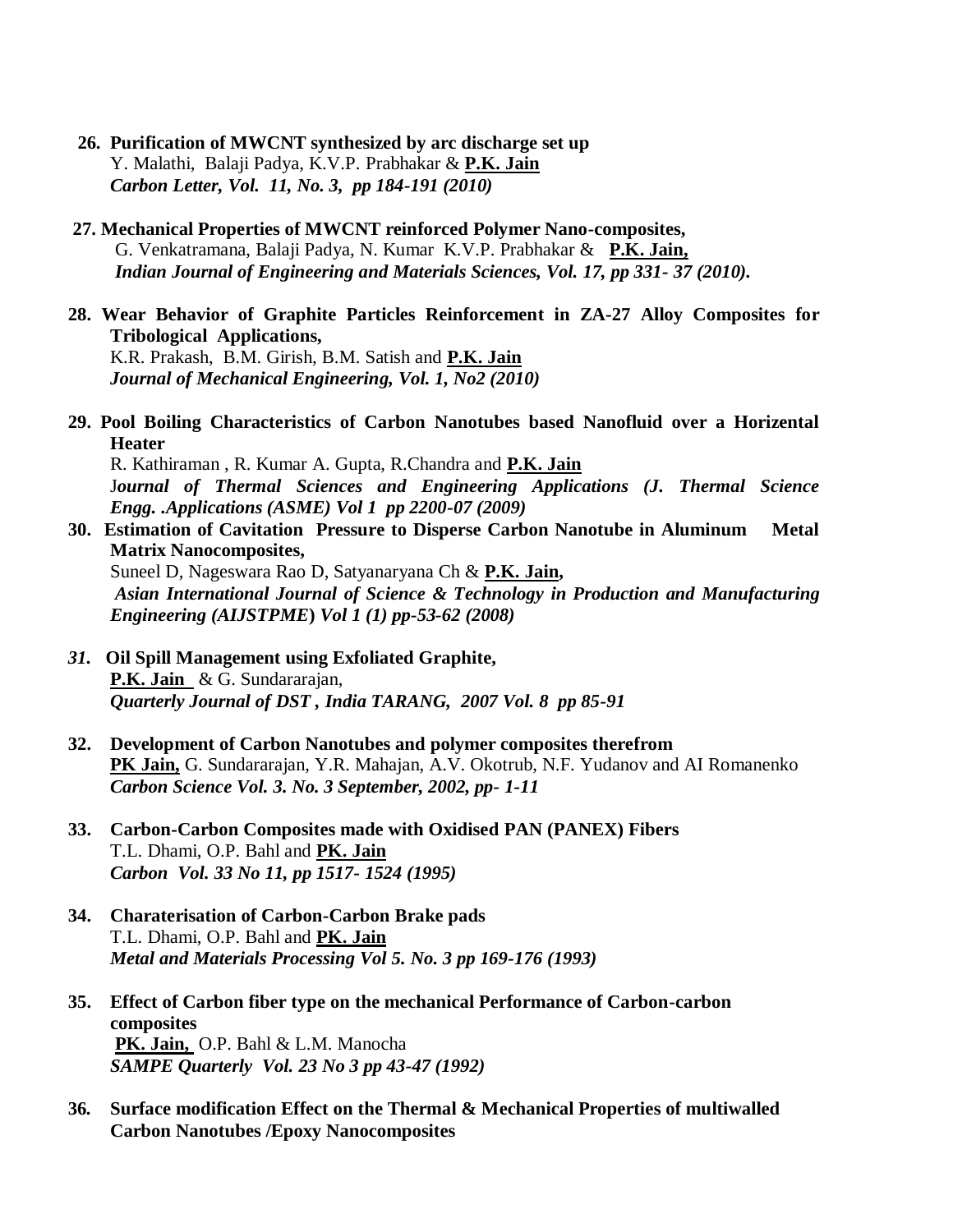G. Venkat Ramana, Balaji Padya & **P.K. Jain** *IEEE Proceedings 978-1-4673-0074-2/11, 110-113, 2011*

- **37. Highly ordered nitrogen doped carbon nanotube novel structures of aligned carpet for enhanced field emission propertied** Balaji Padya, **P.K. Jain**, G. Padmanabham. M.Ravi, K.S. Bhat, *AIP Conf. Proceedings 1538, 196-199 (2013)*
- **38. Role of buffer gas pressure on the synthesis of carbon nanotubes by arc discharge method** Manikantan Kota, Balaji Padya, G. Venkat Ramana, **P.K. Jain**, G. Padmanbham *AIP Conf Proceedings, 1538, 200-204 (2013)*
- **39. Thermal Properties of Multi-Walled Carbon Nanotubes –Graphite Nanosheets / Epoxy Nanocomposites** G.Venkata Ramana, Balaji Padya, Vadali V. S. S. Srikanth and **P. K. Jain** *AIP Proceedings- 1538, 205 – 208 (2013)*
- **40. Synthesis of Amorphous Carbon Nanofibers Using Iron Nanoparticles as Catalysts**

Mokhtar Ali, G.VenkataRamana, BalajiPadya, Vadali V. S. S. Srikanth and **P. K. Jain** *AIP Proceedings-1538, 234 (2013)*

**41. Development of Carbon Nanotubes and development of their Composites P.K. Jain**

*National Workshop on Defence Systems Applications organized by DRDO, Laboratories, Hyderabad during 7-8 Feb. 2008.*

**42. Development of Carbon Nanotubes and Its Applications P.K. JAIN** *National Workshop on Nanomaterials organized by GMR institute of Technology Rajam,* 

*AP during 22 Feb, 2008* 

**43. Purification of Multi walled carbon nanotubes (MWCNTs) synthesized by arc discharge set up**  Y. Malathi, K.V.P. Prabhakar & **P.K. Jain** *International Conf. on Nano Science and Technology (ICONSAT-20080 held at Chennai* 

*during 27-29 Feb. 2008*  **44***.* **Synthesis of aligned carbon nanotubes arrays by CVD injection method**  Balaji Padya, K.V.P. Prabhakar & **P.K. Jain**  *International Conf. on Nano Science and Technology (ICONSAT-2008 held at Chennai during 27-29 Feb. (JNN09\_059A)*

- **45***.* **Dispersion & rheological aspects of MWCNT in polymer matrix** Y. Malathi, *Rajkiran,* Balaji Padya, K.V.P. Prabhakar **& P.K. Jain** *Conf. on MEMS-NEMS Engineering at Rajam during Aug. 2008 pp.114-117*
- *46.* **Grafting of carbon nanotubes arrays on Carbon Fibers by Spray pyrolysis,**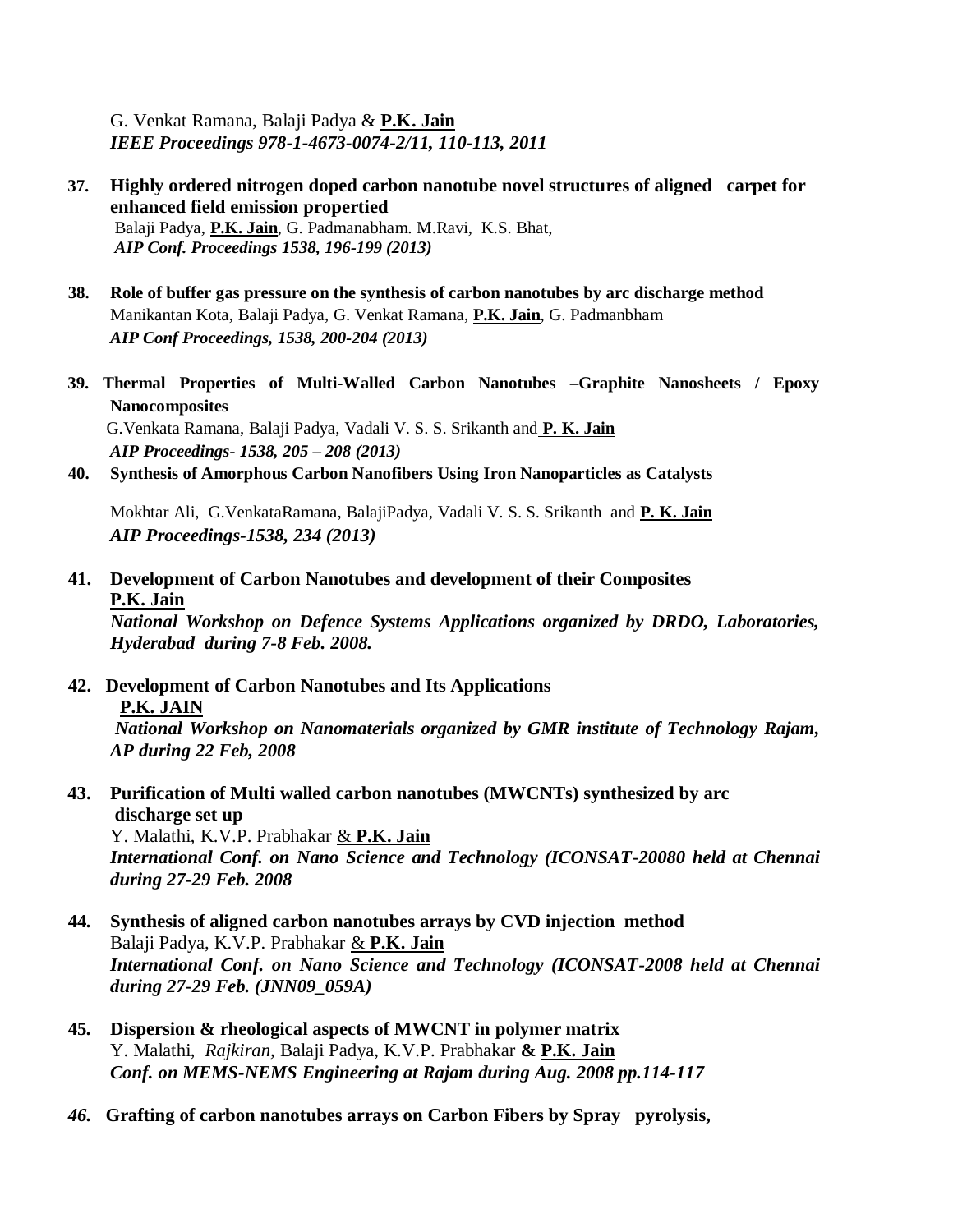Balaji Padya, K.V.P. Prabhakar & **P.K. Jain**  *First Asian Conf. on Carbon held at New Delhi during Nov., 2009 pp-73*

- **47. Synthesis of nanocarbons using arc discharge under water** K.V.P. Prabhakar, Balaji Padya & **P.K. Jain,**  *First Asian Conf. on Carbon held at New Delhi 2009 pp-140*
- **48.****Development of Carbon Nanotubes filled Copper Matrix Composites** R. Naresh Kumar, Balaji Padya, K.V.P. Prabhakar **& P.K. Jain** *Int. Conf. on Nano-science& Techn. held at IIT, Mumbai, during Feb.10, pp 198.*
- **49. Development of Flexible Conductive Paper using Carbon Nanotubes for Energy Storage Applications** M. Srikanth, Balaji Padya & **P.K. Jain**  *Int. Conf. on Nanotechnology & Functional Materials (ICNTFM-12), Hyderabad*
- **50. A facile Method for high Yield of Graphene Nanosheets from Exfoliated Graphite** S. Raghuram Reddy, Balaji Padya , **P.K. Jain** & G. Padmanabham

*Int. Conf. on Nanotechnology & Functional Materials (ICNTFM-12), Hyderabad*

- **51. Influence of Nitrogen Content on microstructure and Raman spectrum of Bamboo shaped multiwall Carbon nanotubes arrays** Balaji Pady, **P.K. Jain** & G. Padmanabham *Int. Conf. on Nanoscience and Nanotechnology (ICONSAT-2012), Hyderabad*
- **52***.* **Aligned Carbon nanotubes arrays for filed Emission applications P.K. Jain**, Balaji Padya & G. Padmanabham *Int. Conf. on Nanoscience and Nanotechnology (ICONSAT-2012), Hyderabad*
- **53. Development of Composite Polymeric Films containing Carbon Nanotubes P.K. Jain**, A.V. Okotrub, N.F. Yudanov, A.I. Romanenko and Ph.A. Pruss *International Workshop on Fullerenes and Its Atomic Clusters (AWFAC-2001) held at St. Petersburg, Russia on July, 2-6, 2001, pp 121.*
- **44.. Development of Carbon Nanotubes and Polymer Composites therefrom P.K. Jain**, G. Sunadarajan, Y.R. Mahajan, A.V. Okotrub, N.F. Yudanov, and A.I. Romanenko *National Conference on Carbon 2001 held at Vallabh Vidya Nagar, Gujarat, on 19-20 October, 2001, pp 249 - 255*
- **55.**. **Synthesis of Multiwall Carbon Nanotubes based Polymer Composites P.K. Jain**, G. Sundararajan, Y.R. Mahajan, A.V. Okotrub, NF. Yudanov and A.I. Romanenko, *13th Annual General Meeting of MRSI held at Hyderabad on Feb.7-9, 2002*
- **56. Carbon Nanotubes and their Field Emission Properties P.K. Jain**, Y.R. Mahajan and G. Sundararajan *National Conference on "Smart materials in Defence Systems"organized by DMRL, Hyderabad during Sept. 2002 pp 45-48*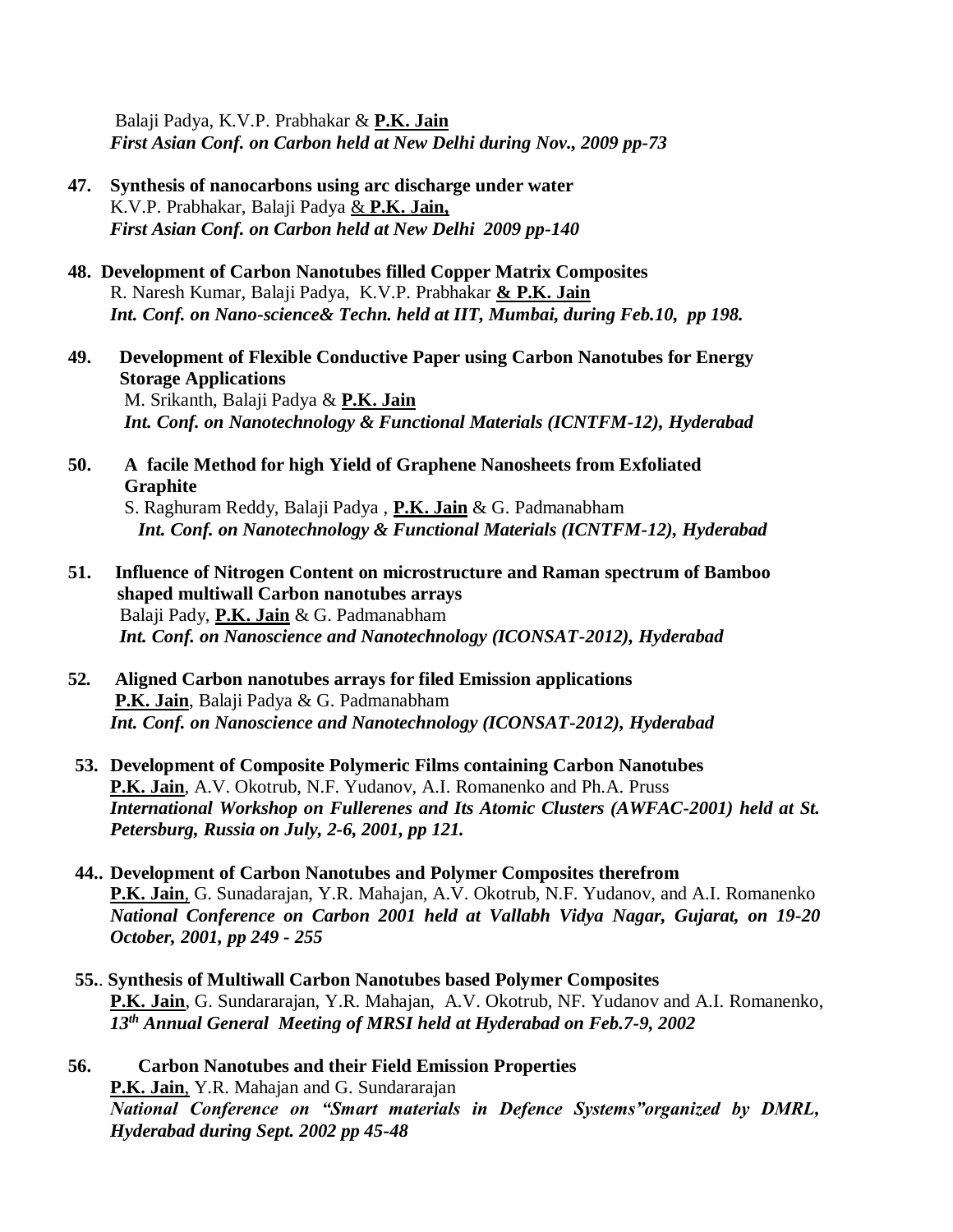#### **57. Field Emission properties of Multiwall carbon Nanotube and Composites Films**

**P.K. Jain**, Y.R. Mahajan, Sundararajan, A.V. Okotrub, and A.V. Guselinikov *National Conference on CARBON- 2003 held at DMSRDE, Kanpur, (2003) pp 440-446*

# **58.***.* **Frequency Depended cold emission Properties of arc produced multiwall carbon Nanotubes –polymer composites**

**P.K. Jain**, G. Sundararajan, A.V. Okotrub, A.V. Guselinikov, VV Belvin and L.G. Bulusheva *International Conference on Carbon Materials for Energy Applications -CARBON- 2004 held at NPL, New Delhi (2004) pp 85-91*

- **59. Carbon – From Coal to Carbon Nanotubes P.K. Jain** *Seminar on "Science for Society" organized by IICT, Hyderabad during Feb. 2007 pp -5*
- **60. Effect of Buffer Gas Pressure on the development of Carbon Nanotubes.** K.V.P. Prabhakar, **P.K. Jain** & R. Sundaresan *Carbon –2006 National Conf. On Carbon held at Bhopal during 11-12 Nov. 2006, pp 140- 144*
- **61. Development of Carbon nanotubes through arc discharge set up. P.K. Jain**, K.V.P Prabhakar & R. Sundaresan *Carbon –2006 National Conf. On Carbon held at Bhopal during 11-12 Nov. 2006, pp 121*
- **62. High Temperature Synthesis of Carbon Nanotubes In Arc – Discharge Process P.K. Jain**, K.V.P Prabhakar & R. Sundaresan *Fifth ISAMPE National Conf. on Composites – INCCOM-5" held at HYDERABAD during 24-25 November, 2006, pp – 612 -617.*
- **63. Development of Carbon Nanotubes and development of their Composites P.K. Jain** *National Workshop on Defence Systems Applications organized by DRDO, Laboratories,*

*Hyderabad during 7-8 Feb. 2008*

- *64.* **Development of Carbon Nanotubes and Its Applications P.K. Jain** *National Workshop on Nanomaterials organized by GMR institute of Technology Rajam, AP during 22 Feb, 2008*
- *65.* **Purification of Multi walled carbon nanotubes (MWCNTs) synthesized by arc discharge set up**

Y. Malathi, K.V.P. Prabhakar & **P.K. Jain** *International Conf. on Nano Science and Technology (ICONSAT-20080 held at Chennai during 27-29 Feb. 2008*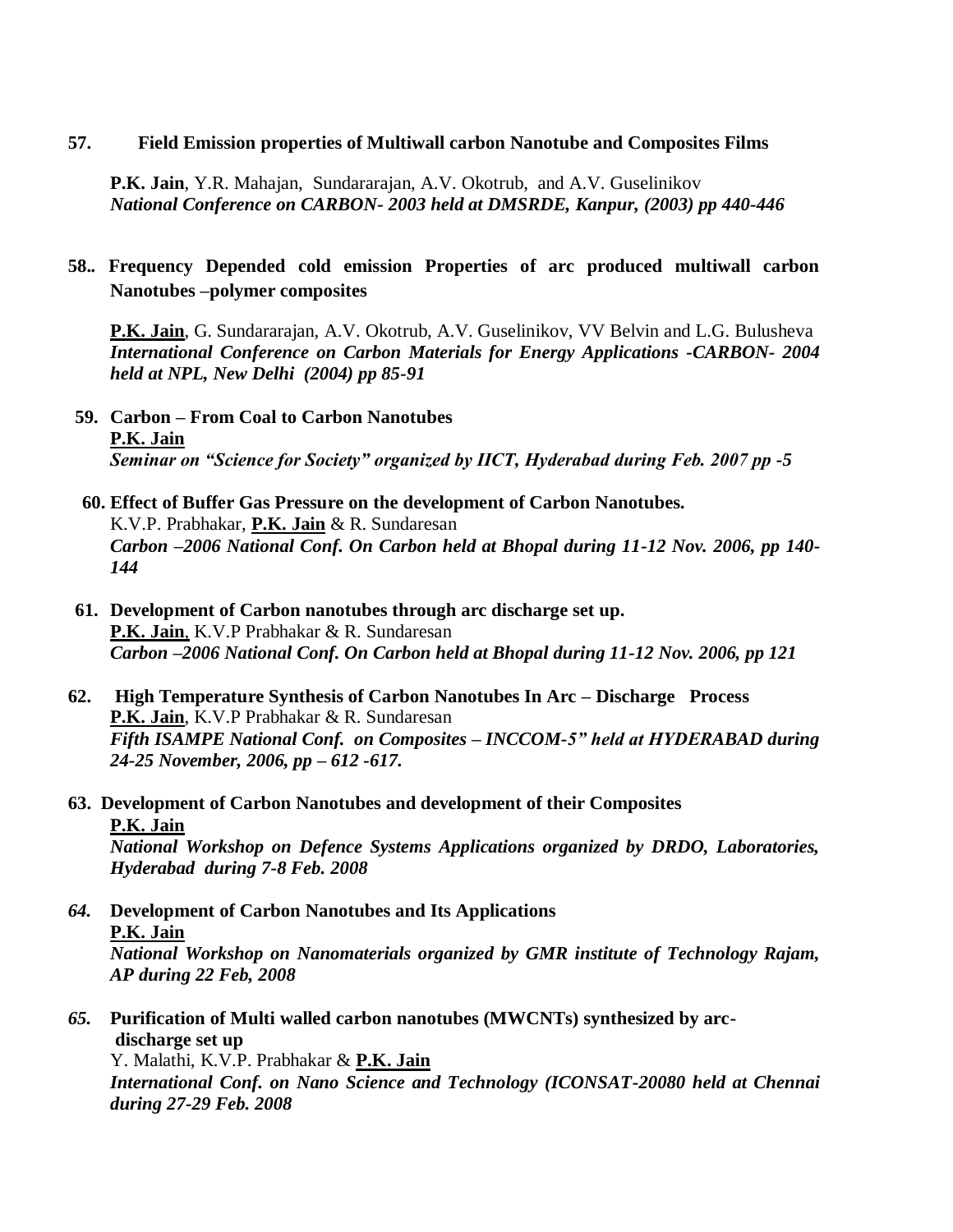- *66.* **Synthesis of aligned carbon nanotubes arrays by CVD injection method** Balaji Padya, K.V.P. Prabhakar & **P.K. Jain** *International Conf. on Nano Science and Technology (ICONSAT-20080 held at Chennai during 27-29 Feb. 2008*
- *67.* **Exfoliated Graphite Material with Reinforcement for Automobile Applications P.K. Jain**, M. Subrahmaniam & G. Sundararajan *Indo-Japan Seminar on "Manufacturing Science of Advanced Composite Materials & on Advanced Manufacturing Processing" at IIT, Kharagpur & Gangatok Sikkim during 20-25 Feb.2000, pp 35 – 38*
- *68.* **Automobile Gaskets from Expanded Graphite P.K. Jain**, M. Subrahmaniam & G. Sundararajan *National Conference on Carbon-99 at New Delhi During 25-26 November 1999, pp 257*
- *69.* **Effect of Reinforcement and Process parameters on the Performance of Graphite Gasket Sheet P.K. Jain**, Vipin Jain, M. Sudhakar, A Ganga Bhavani and G. Sundararajan **CARBON-2004 - International Conference on Carbon Materials for Energy Applications, held at NPL, New Delhi (2004) pp 289 – 297**
- *70.* **Carbon-carbon composites with different PAN and Pitch based carbon fibers** L.M. Manocha, O.P. Bahl and **P.K. Jain Indo-Japanese Workshop on Pitch and Pitch Based Products, pp 143, 1989, New Delhi**
- *71.* **Fiber/Matrix interactions in carbon fiber reinforced composites** L.M. Manocha, O.P. Bahl and **P.K. Jain Int. Conf. POLYMER – 91, held at Pune, pp 943, 1991.**
- **72**. **Thermal conductivity measurements Carbon-Carbon composites P.K. Jain** & O.P. Bahl **CARBON-92, Int. Conf. Carbon, held in Essen, Germany, 1992.**
- **73. Thermal properties of Carbon-Carbon composites P.K. Jain** (Personal Presentation) & O.P. Bahl **21st Biannual Conf. On CARBON held in New York, USA, 1993.**
- **74. Mechanical properties of carbon-carbon composites made with PANOX fiber** O.P. Bahl, TL. Dhami & **P.K. Jain** (Personal Presentation) **21st Biannual Conf. On CARBON held in New York, USA, 1993**
- **75. Development of Carbon-Carbon Composites – An Overview** O.P. Bahl, TL. Dhami & **P.K. Jain Int. Conf. On Carbon In AUSTRAILA, 1993**
- **76. Micro-structural studies on Carbon-Carbon Composites Brake Pad Material**